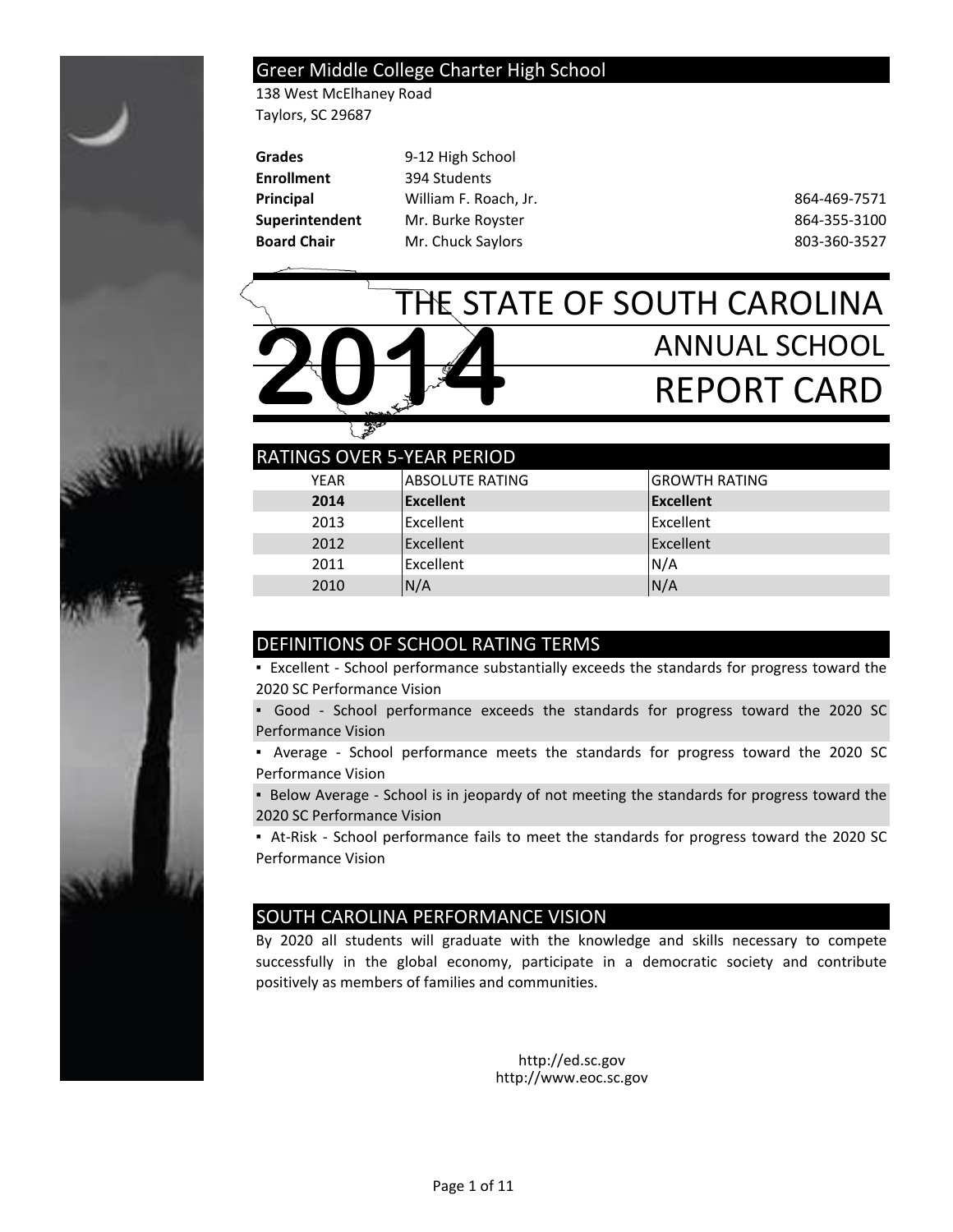|           | Greer Middle College Charter High School                 |         | 4/27/2015            | 2301616 |
|-----------|----------------------------------------------------------|---------|----------------------|---------|
|           | ABSOLUTE RATINGS OF HIGH SCHOOLS WITH STUDENTS LIKE OURS |         |                      |         |
| Excellent | Good                                                     | Average | <b>Below Average</b> | At-Risk |
|           |                                                          |         |                      |         |

NOTE: Ratings are calculated with data available by 04/27/2015.

| High School Assessment Program (HSAP) Exam Passage Rate: Second Year Students |       |                        |       |                                             |       |       |
|-------------------------------------------------------------------------------|-------|------------------------|-------|---------------------------------------------|-------|-------|
|                                                                               |       | <b>Our High School</b> |       | <b>High Schools with Students Like Ours</b> |       |       |
| Percent                                                                       | 2012  | 2013                   | 2014  | 2012                                        | 2013  | 2014  |
| Passed both subtests                                                          | 96.8% | 93.8%                  | 97.2% | 96.1%                                       | 95.9% | 92.0% |
| Passed one subtest                                                            | 3.2%  | 5.4%                   | 2.8%  | 2.8%                                        | 2.8%  | 5.9%  |
| Passed no subtests                                                            | N/A   | 0.9%                   | N/A   | 2.4%                                        | 1.6%  | 2.4%  |

| HSAP Passage Rate by Spring 2014 |                        |                                 |
|----------------------------------|------------------------|---------------------------------|
|                                  |                        | <b>High Schools w/ Students</b> |
|                                  | <b>Our High School</b> | <b>Like Ours</b>                |
| Passage Rate                     | 100.0%                 | 98.6%                           |

| <b>Four-Year Cohort Graduation Rate</b> |       |                        |       |                           |
|-----------------------------------------|-------|------------------------|-------|---------------------------|
|                                         |       |                        |       | <b>High Schools with</b>  |
|                                         |       | <b>Our High School</b> |       | <b>Students Like Ours</b> |
|                                         | 2013  | $2014*$                | 2013  | 2014                      |
| Number of Students in Four-Year Cohort  | 79    | 77                     | 347   | 288                       |
| Number of Graduates in Cohort           | 73    | 75                     | 307   | 264                       |
| Rate                                    | 92.4% | 97.4%                  | 91.5% | 91.9%                     |

\*Used to calculate current ESEA/Federal Accountability Grade.

| <b>Five-Year Cohort Graduation Rate</b> |       |                        |       |                           |
|-----------------------------------------|-------|------------------------|-------|---------------------------|
|                                         |       |                        |       | <b>High Schools with</b>  |
|                                         |       | <b>Our High School</b> |       | <b>Students Like Ours</b> |
|                                         | 2013  | 2014                   | 2013  | 2014                      |
| Number of Students in Cohort            | 69    | 78                     | 335   | 282                       |
| Number of Graduates in Cohort           | 68    | 75                     | 304   | 250                       |
| Rate                                    | 98.6% | 96.2%                  | 94.4% | 79.3%                     |

| <b>End of Course Tests</b>                      |                        |                                       |
|-------------------------------------------------|------------------------|---------------------------------------|
| Percent of tests with scores of 70 or above on: | <b>Our High School</b> | High Schools with Students Like Ours* |
| Algebra 1/Math for the Technologies 2           | 90.5%                  | 90.1%                                 |
| English 1                                       | 96.1%                  | 86.0%                                 |
| Biology 1/Applied Biology 2                     | 95.0%                  | 90.8%                                 |
| US History and the Constitution                 | 81.5%                  | 85.8%                                 |
| <b>All Subjects</b>                             | 91.8%                  | 88.7%                                 |

\* High Schools with Students Like Ours are high schools with poverty indices of no more than 5% above or below the index for the school.

N/AV-Not Available

Abbreviations for Missing Data<br>
N/C-Not Collected
N/R-Not Reported N/C-Not Collected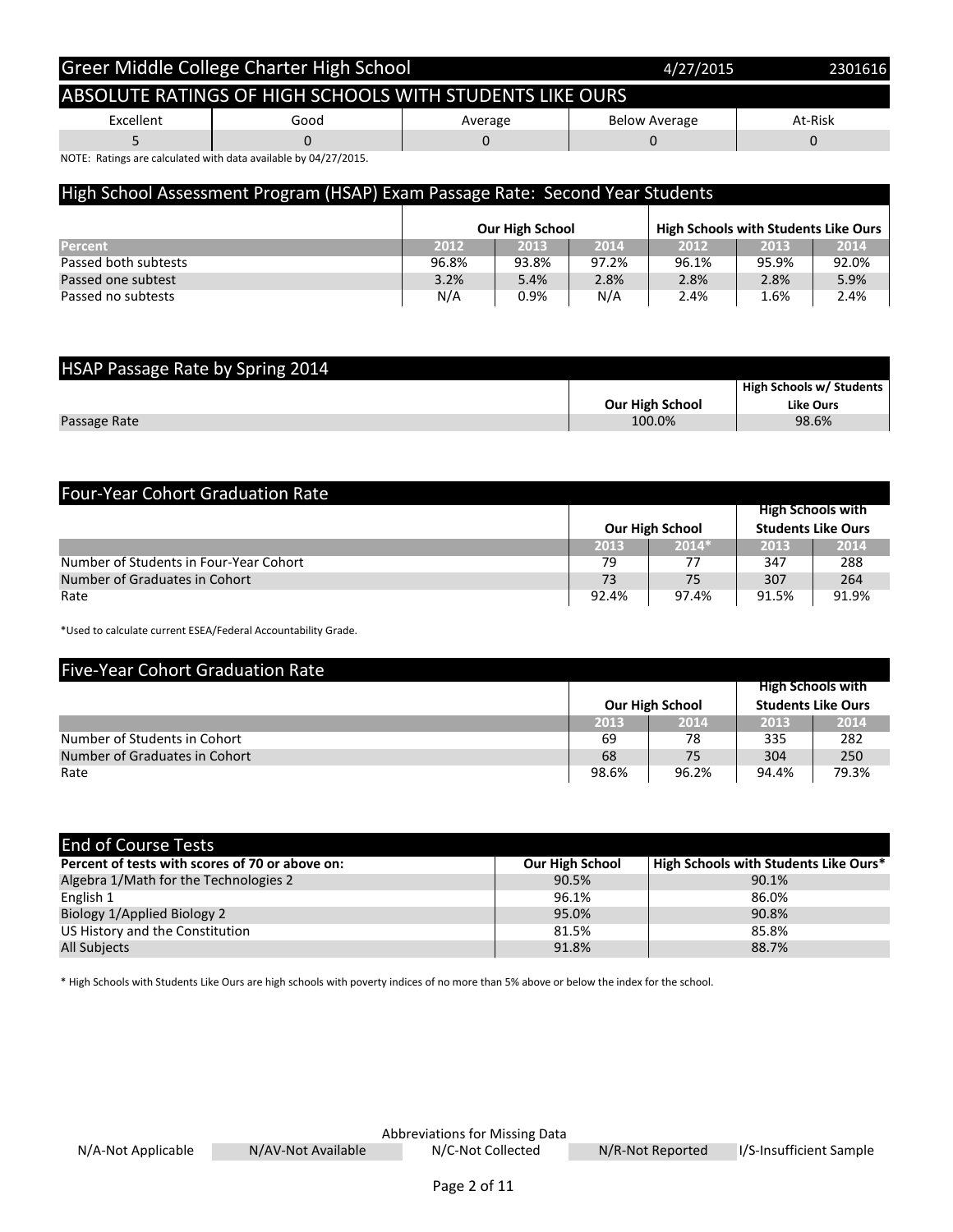| Greer Middle College Charter High School                                        |              |                        | 4/27/2015                                         | 2301616            |
|---------------------------------------------------------------------------------|--------------|------------------------|---------------------------------------------------|--------------------|
| <b>School Profile</b>                                                           |              |                        |                                                   |                    |
|                                                                                 | Our School   | Change from Last Year  | <b>High Schools</b><br>with Students<br>Like Ours | Median High School |
| Students (n = 394)                                                              |              |                        |                                                   |                    |
| <b>Retention Rate</b>                                                           | 0.3%         | Down from 0.5%         | 1.4%                                              | 3.0%               |
| <b>Attendance Rate</b>                                                          | 97.4%        | Up from 97.2%          | 96.6%                                             | 96.2%              |
| Served by gifted and talented program                                           | 17.6%        | Down from 18.2%        | 34.9%                                             | 17.7%              |
| With disabilities                                                               | 6.8%         | Down from 9.0%         | 8.2%                                              | 11.5%              |
| Older than usual for grade                                                      | 1.5%         | Down from 2.0%         | 3.2%                                              | 7.1%               |
| Out-of-school suspensions or expulsions for violent<br>and/or criminal offenses | 0.5%         | Up from 0.2%           | 0.7%                                              | 1.1%               |
|                                                                                 |              |                        |                                                   |                    |
| Enrolled in AP/IB programs                                                      | 0.0%         | No change              | 26.1%                                             | 15.4%              |
| Successful on AP/IB exams<br>Eligible for LIFE Scholarship                      | N/A<br>94.8% | N/A                    | 72.8%<br>47.0%                                    | 52.8%<br>30.6%     |
| Career/technology students in co-curricular                                     |              | Up from 93.3%          |                                                   |                    |
| organizations                                                                   | 0.0%         | No change              | 0.0%                                              | 5.3%               |
| Enrollment in career/technology courses                                         | 193          | Down from 232          | 479                                               | 423                |
| Students participating in work-based experiences                                | 0.0%         | No change              | 0.1%                                              | 13.1%              |
| Career/technology students attaining technical skills                           | 99.0%        | Up from 98.7%          | 92.8%                                             | 84.5%              |
| Career/technology students completers placed                                    | N/A          | N/A                    | 96.5%                                             | 98.7%              |
| Annual dropout rate                                                             | 0.0%         | No change              | 0.5%                                              | 2.1%               |
| <b>Dropout Recovery Rate</b>                                                    | N/A          | N/A                    | N/A                                               | N/A                |
| Teachers ( $n = 23$ )                                                           |              |                        |                                                   |                    |
| Teachers with advanced degrees                                                  | 65.2%        | Down from 69.6%        | 73.5%                                             | 64.3%              |
| Continuing contract teachers                                                    | 47.8%        | No change              | 83.5%                                             | 77.3%              |
| Teachers returning from previous year                                           | 89.6%        | Up from 79.7%          | 89.6%                                             | 85.5%              |
| Teacher attendance rate                                                         | 97.3%        | Up from 95.6%          | 95.8%                                             | 95.5%              |
| Average teacher salary*                                                         | \$45,198     | Up 1.8%                | \$50,787                                          | \$48,414           |
| Professional development days/teacher                                           | 6.8 days     | Down from 8.6 days     | $9.1$ days                                        | $10.0$ days        |
| School                                                                          |              |                        |                                                   |                    |
| Principal's years at school                                                     | 4.0          | Up from 3.0            | $\overline{3.0}$                                  | 3.0                |
| Student-teacher ratio in core subjects                                          | 30.6 to 1    | Down from 30.7 to 1    | 30.2 to 1                                         | 26.0 to 1          |
| Prime instructional time                                                        | 94.4%        | Up from 91.5%          | 90.5%                                             | 90.3%              |
| Dollars spent per pupil**                                                       | \$6,414      | Up 4.0%                | \$6,414                                           | \$8,238            |
| Percent expenditures for teacher salaries**                                     | 55.6%        | Up from 55.0%          | 60.1%                                             | 56.9%              |
| Percent of expenditures for instruction**                                       | 56.7%        | Down from 62.0%        | 60.5%<br>Excellent                                | 58.0%              |
| Opportunities in the arts<br><b>SACS</b> accreditation                          | Poor<br>Yes  | No change              | Yes                                               | Excellent<br>Yes   |
| Parents attending conferences                                                   | 100.0%       | No change<br>No change | 99.7%                                             | 98.7%              |
| Character development program                                                   |              |                        |                                                   |                    |
|                                                                                 | Excellent    | No change              | Good                                              | Good               |

\* Includes current year teachers contracted for 185 or more days.

\*\* Prior year audited financial data are reported.

N/A-Not Applicable N/AV-Not Available

Abbreviations for Missing Data Abbreviations for Missing Data N/C-Not Collected N/R-Not Reported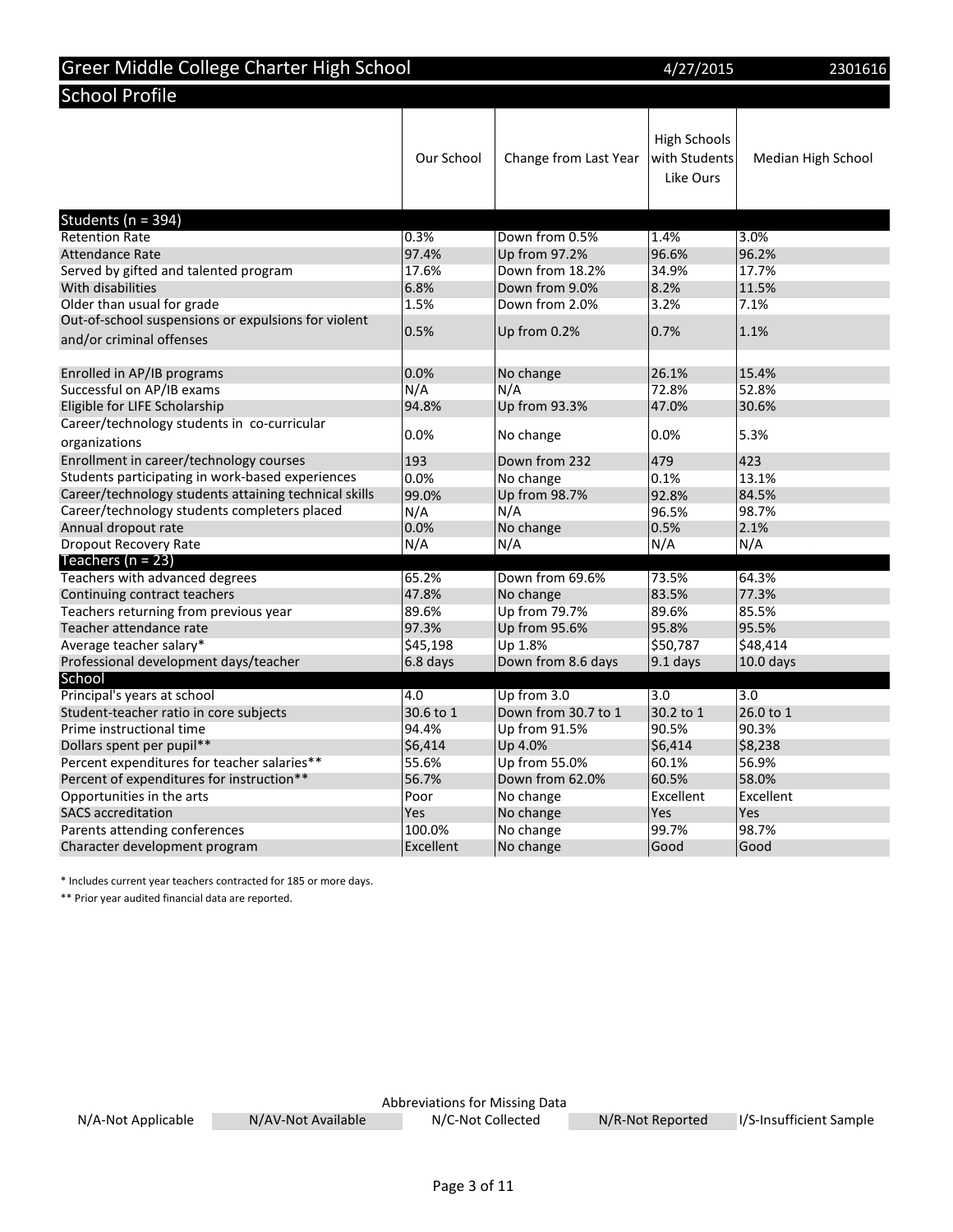| Greer Middle College Charter High School |                                            |        |     | 4/27/2015                                         |     | 2301616                                 |
|------------------------------------------|--------------------------------------------|--------|-----|---------------------------------------------------|-----|-----------------------------------------|
| Performance By Student Groups            |                                            |        |     |                                                   |     |                                         |
|                                          | <b>HSAP Passage Rate by</b><br>Spring 2014 |        |     | <b>End of Course Tests</b><br><b>Passage Rate</b> |     | <b>On-time Graduation</b><br>Rate, 2014 |
|                                          | n.                                         | %      | t.  | %                                                 | n   | %                                       |
| <b>All Students</b>                      | 68                                         | 100.0% | 304 | 91.8%                                             | 77  | 97.4%                                   |
| Gender                                   |                                            |        |     |                                                   |     |                                         |
| Male                                     | 36                                         | 100.0% | 151 | 91.4%                                             | 40  | 95.0%                                   |
| Female                                   | 32                                         | 100.0% | 153 | 92.2%                                             | 37  | 100.0%                                  |
| Racial/Ethnic Group                      |                                            |        |     |                                                   |     |                                         |
| White                                    | 60                                         | 100.0% | 266 | 92.5%                                             | 66  | 97.0%                                   |
| African American                         | N/A                                        | N/A    | 21  | 81.0%                                             | N/A | N/A                                     |
| Asian/Pacific Islander                   | N/A                                        | N/A    | N/A | N/A                                               | N/A | N/A                                     |
| Hispanic                                 | N/A                                        | N/A    | 16  | 93.8%                                             | N/A | N/A                                     |
| American Indian/Alaskan                  | N/A                                        | N/A    | N/A | N/A                                               | N/A | N/A                                     |
| <b>Disability Status</b>                 |                                            |        |     |                                                   |     |                                         |
| <b>Disabled</b>                          | N/A                                        | N/A    | 27  | 63.0%                                             | N/A | N/A                                     |
| <b>Migrant Status</b>                    |                                            |        |     |                                                   |     |                                         |
| Migrant                                  | N/A                                        | N/A    | N/A | N/A                                               | N/A | N/A                                     |
| <b>English Proficiency</b>               |                                            |        |     |                                                   |     |                                         |
| Limited English Proficient               | N/A                                        | N/A    | N/A | N/A                                               | N/A | N/A                                     |
| Socio-Economic Status                    |                                            |        |     |                                                   |     |                                         |
| Subsidized meals                         | N/A                                        | N/A    | 19  | 84.2%                                             | N/A | N/A                                     |

NOTE: n=number of students on which percentage is calculated; t=number of tests taken.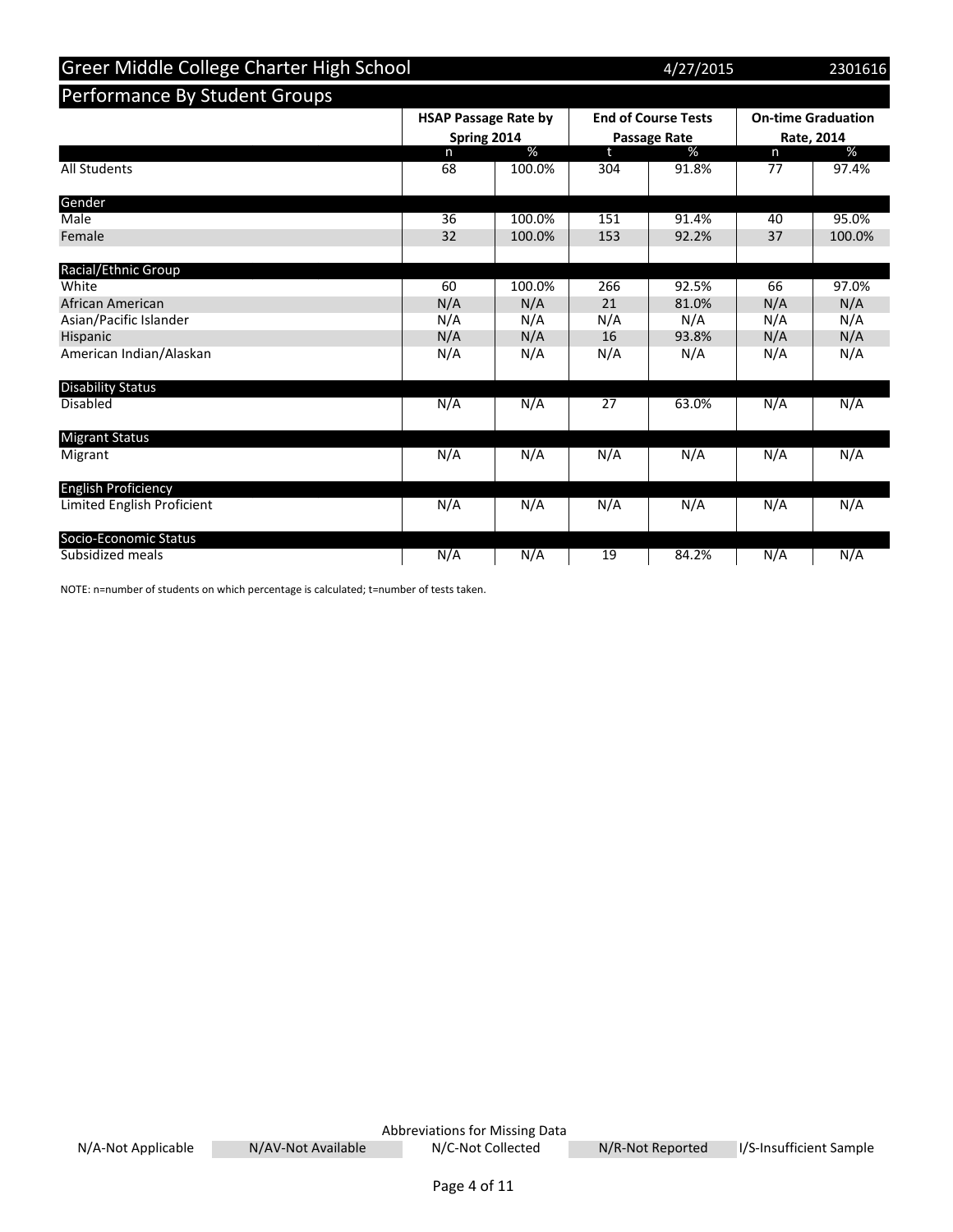### Report of Principal and School

Greer Middle College Charter High School (GMC) is located on the Greer campus of Greenville Technical College in Northern Greenville County. GMC opened its doors in the fall of 2008 with approximately 100 freshmen. Since then the school has continued to grow and prosper. This year the school had its third graduating class. Greer Middle College has built a number of support systems into the daily life of the school. The school operates on an A/B schedule which allows students the opportunity to earn eight credits a year. With a maximum of 420 students, the staff at GMC can spend time identifying strengths and weaknesses for each student and help prevent students from falling through the cracks. GMC also provides academic assistance after school to help those students that are below mastery. Greer Middle College has also implemented several initiatives that provide support to help students be successful. Some of these initiatives include project-based learning, a school wide honor code, an advisory system, TAP, and collaboration between the high school and college instructors. This continuous evaluation of our student's academic performance allows us to better meet the needs of our students. During the 2013-2014 school year, Greer Middle College students completed hundreds of college courses through Greenville Technical College. GMC also had one senior earn an associates degree from Greenville Technical College this year. Greer Middle College has established strong partnerships with Greenville Technical College, the Middle College National Consortium, other charter schools across the State and Nation, and the Greer Chamber of Commerce. Along with these strong partnerships, Greer Middle College strives to prepare our students to be life long learners, as well as active and productive members of our society.

Ted Hoffman, Board Chair

William F. Roach, Jr., Principal

| <b>Evaluations by Teachers, Students and Parents</b>   |                 |           |          |
|--------------------------------------------------------|-----------------|-----------|----------|
|                                                        | <b>Teachers</b> | Students* | Parents* |
| Number of surveys returned                             | 22              | 91        | 46       |
| Percent satisfied with learning environment            | 100.0%          | 89.1%     | 91.3%    |
| Percent satisfied with social and physical environment | 95.5%           | 82.0%     | 87.0%    |
| Percent satisfied with school-home relations           | 100.0%          | 89.8%     | 91.3%    |

\* Only students at the highest High school grade level and their parents were included.

|                    |                    | Abbreviations for Missing Data |                  |                         |
|--------------------|--------------------|--------------------------------|------------------|-------------------------|
| N/A-Not Applicable | N/AV-Not Available | N/C-Not Collected              | N/R-Not Reported | I/S-Insufficient Sample |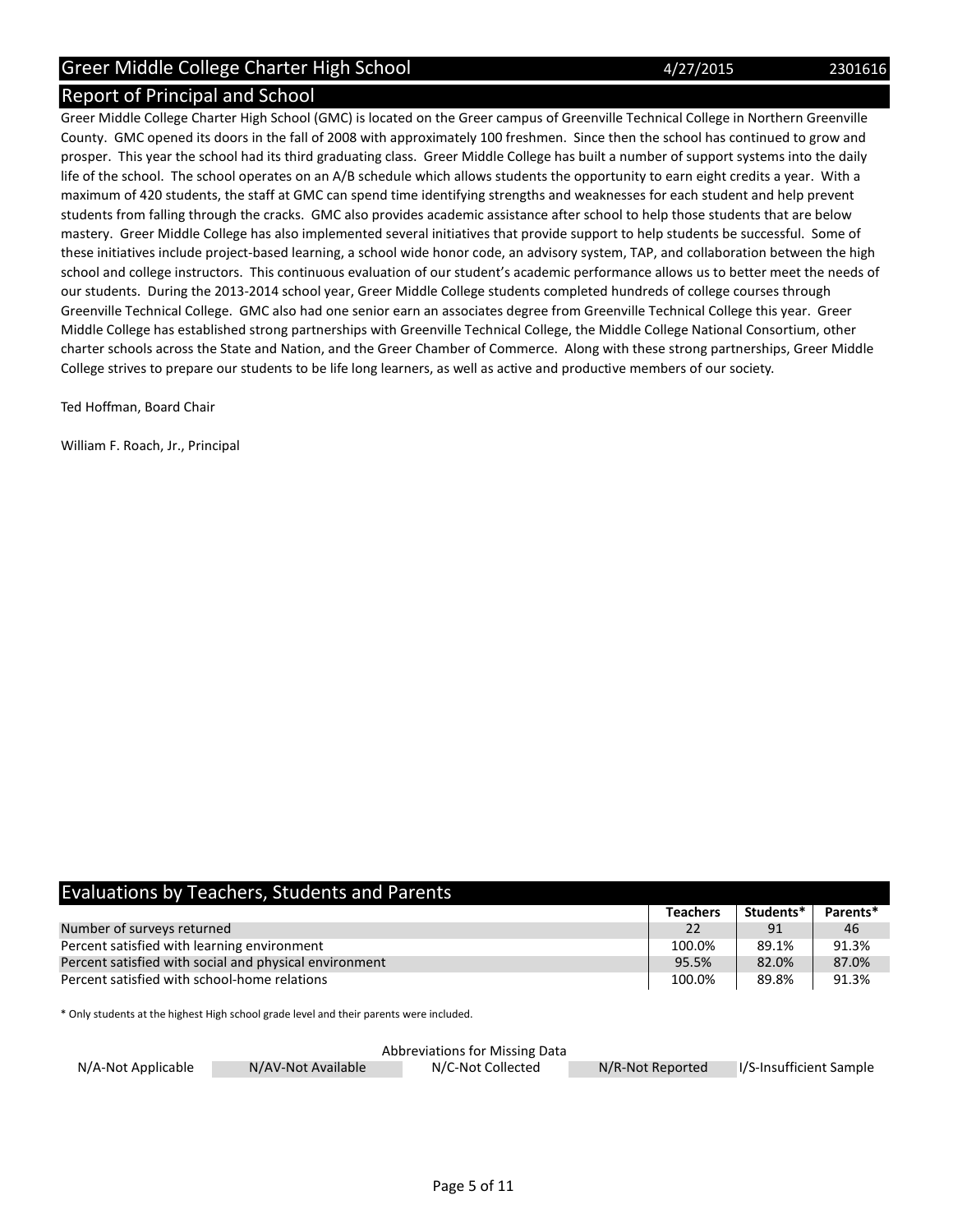Page 6 of 11

# ESEA/Federal Accountability Rating System

In July 2013, the South Carolina Department of Education was granted a waiver from several accountability requirements of the Federal High and Secondary Education Act (ESEA). This waiver allowed SC to replace the former pass/fail system with one that utilizes more of the statewide assessments already in place and combine these subject area results with graduation rate (in high schools) to determine if each school met the target or made progress toward the target. This analysis results in a letter grade for the school rather than the pass/fail system of previous years. For a detailed review of the matrix for each school and districts that determined the letter grade, please use the following link: http://ed.sc.gov/data/esea/ or request this information from your child's district or school.

| <b>Overall Weighted Points Total</b> | 100.0 |
|--------------------------------------|-------|
| <b>Overall Grade Conversion</b>      |       |

| <b>Index Score</b> | Grade | Description                                                  |
|--------------------|-------|--------------------------------------------------------------|
| $90-100$           |       | Performance substantially exceeds the state's expectations.  |
| 80-89.9            |       | Performance exceeds the state's expectations.                |
| $70 - 79.9$        | ◡     | Peformance meets the state's expectations.                   |
| $60 - 69.9$        |       | Performance does not meet the state's expectations.          |
| Less than 60       |       | Performance is substantially below the states' expectations. |

# Accountability Indicator (Title I Schools)

Greer Middle College Charter High School has been designated as a:

| Title I Reward School for Performance - among the highest performing Title I schools in a given year.  |
|--------------------------------------------------------------------------------------------------------|
| Title I Reward School for Progress - one of the schools with substantial progress in school subgroups. |
| Title I Focus School - one of the schools with the highest average performance gap between subgroups.  |
| Title I Priority School - one of the 5% lowest performing Title I schools.                             |
| Title I School - does not qualify as Reward, Focus or Priority School.                                 |
| Non-Title I School - therefore the designations above are not applicable.                              |

### Teacher Quality and Student Attendance

|                                                                                                      |                   |                        | <b>Our District</b><br><b>State</b> |  |  |  |  |
|------------------------------------------------------------------------------------------------------|-------------------|------------------------|-------------------------------------|--|--|--|--|
| Classes in low poverty schools not taught by highly qualified teachers                               |                   |                        | 3.2%<br>1.2                         |  |  |  |  |
| Classes in high poverty schools not taught by highly qualified teachers                              |                   | 2.8<br>7.3%            |                                     |  |  |  |  |
|                                                                                                      | <b>Our School</b> | <b>State Objective</b> | <b>Met State Objective</b>          |  |  |  |  |
| Classes not taught by highly qualified teachers                                                      | 1.0%              | 0.0%                   | No.                                 |  |  |  |  |
| Student attendance rate                                                                              | 97.4%             | $94.0\%$ <sup>*</sup>  | Yes                                 |  |  |  |  |
|                                                                                                      |                   |                        | <b>State</b>                        |  |  |  |  |
| Professional qualifications of all High and secondary teachers in the State (Advanced Degrees)       |                   |                        |                                     |  |  |  |  |
| Percentage of all high and secondary teachers in the State with emergency or provisional credentials |                   |                        |                                     |  |  |  |  |

\* Or greater than last year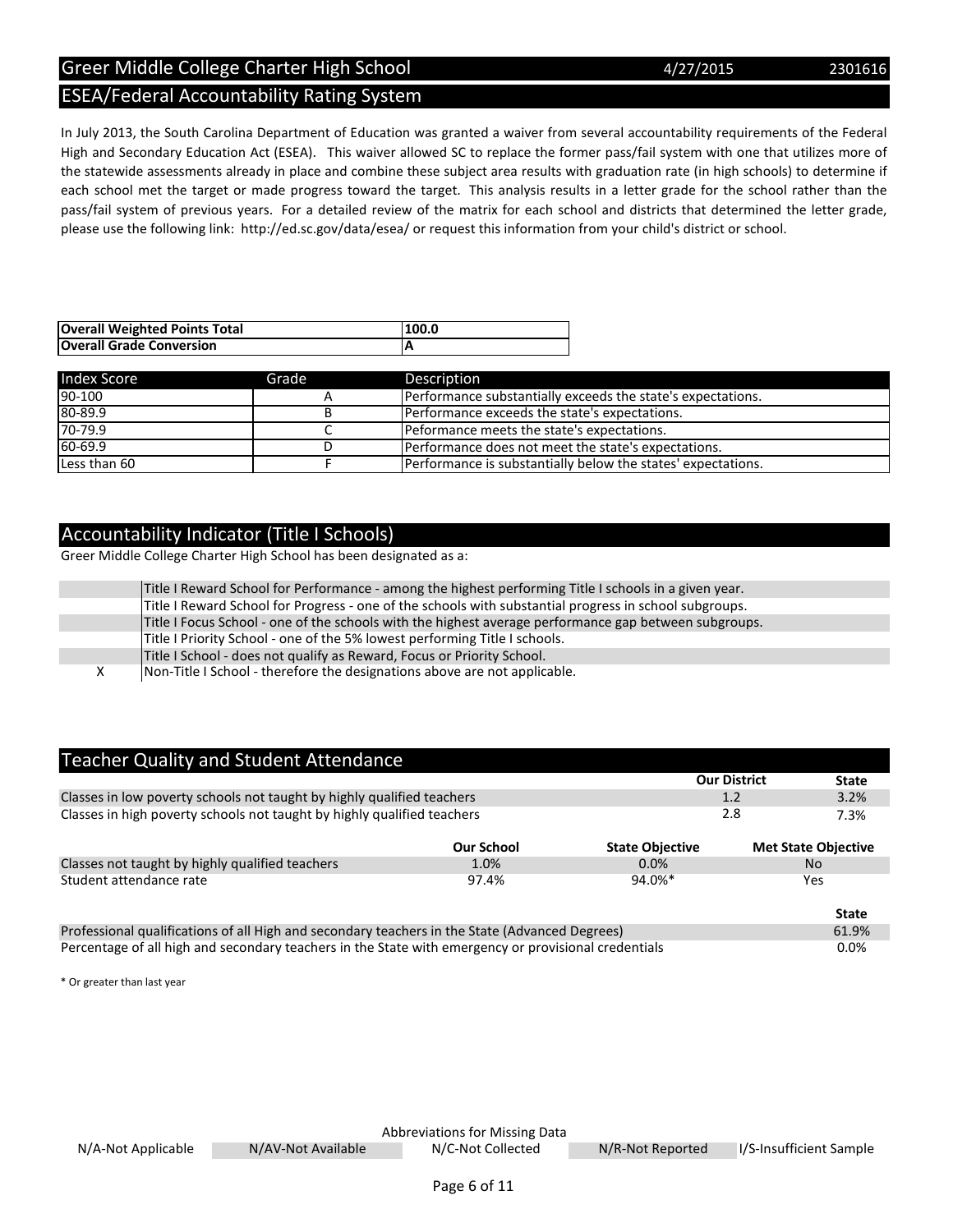| <b>Greer Middle College Charter High School</b><br>4/27/2015 |                 |           |         |              |        |        |           | 2301616    |
|--------------------------------------------------------------|-----------------|-----------|---------|--------------|--------|--------|-----------|------------|
| Performance By Group - ESEA/Federal Accountability           |                 |           |         |              |        |        |           |            |
|                                                              |                 |           |         |              |        |        |           |            |
|                                                              |                 |           |         | Social       |        |        |           |            |
|                                                              |                 |           | Science | Studies*/    | ELA %  | Math % | Science % | Graduation |
| Subgroups                                                    | <b>ELA Mean</b> | Math Mean | Mean    | History Mean | Tested | Tested | Tested    | Rate       |
|                                                              |                 |           |         | Grades 9-12  |        |        |           |            |
| <b>All Students</b>                                          | 246.8           | 235.1     | 90.7    | 80.6         | 100.0  | 100.0  | 100.0     | 97.4       |
| Male                                                         | 244.4           | 236.6     | 91.4    | 82.1         | 100.0  | 100.0  | 100.0     | 95.0       |
| Female                                                       | 248.6           | 234.0     | 90.0    | N/A          | 100.0  | 100.0  | 100.0     | 100.0      |
| White                                                        | 247.3           | 236.2     | 91.2    | 80.7         | 100.0  | 100.0  | 100.0     | 97.0       |
| African American                                             | N/A             | N/A       | N/A     | N/A          | N/A    | N/A    | N/A       | N/A        |
| Asian/Pacific Islander                                       | N/A             | N/A       | N/A     | N/A          | N/A    | N/A    | N/A       | N/A        |
| <b>Hispanic</b>                                              | N/A             | N/A       | N/A     | N/A          | N/A    | N/A    | N/A       | N/A        |
| American Indian/Alaskan                                      | N/A             | N/A       | N/A     | N/A          | N/A    | N/A    | N/A       | N/A        |
| With disabilities                                            | N/A             | N/A       | N/A     | N/A          | N/A    | N/A    | N/A       | N/A        |
| Limited English Proficient                                   | N/A             | N/A       | N/A     | N/A          | N/A    | N/A    | N/A       | N/A        |
| <b>Subsidized Meals</b>                                      | N/A             | N/A       | N/A     | N/A          | N/A    | N/A    | N/A       | N/A        |
| Migrant                                                      | N/A             | N/A       | N/A     | N/A          | N/A    | N/A    | N/A       | N/A        |
| <b>Annual Measurable</b><br>Objective (AMO)                  | 229.0           | 226.0     | 78.0    | 75.0         | 95.0   | 95.0   | 95.0      | 75.1       |

\* Social Studies used as "Other Academic Indicator" for elementary and middle schools.

Abbreviations for Missing Data N/A-Not Applicable N/AV-Not Available N/C-Not Collected N/R-Not Reported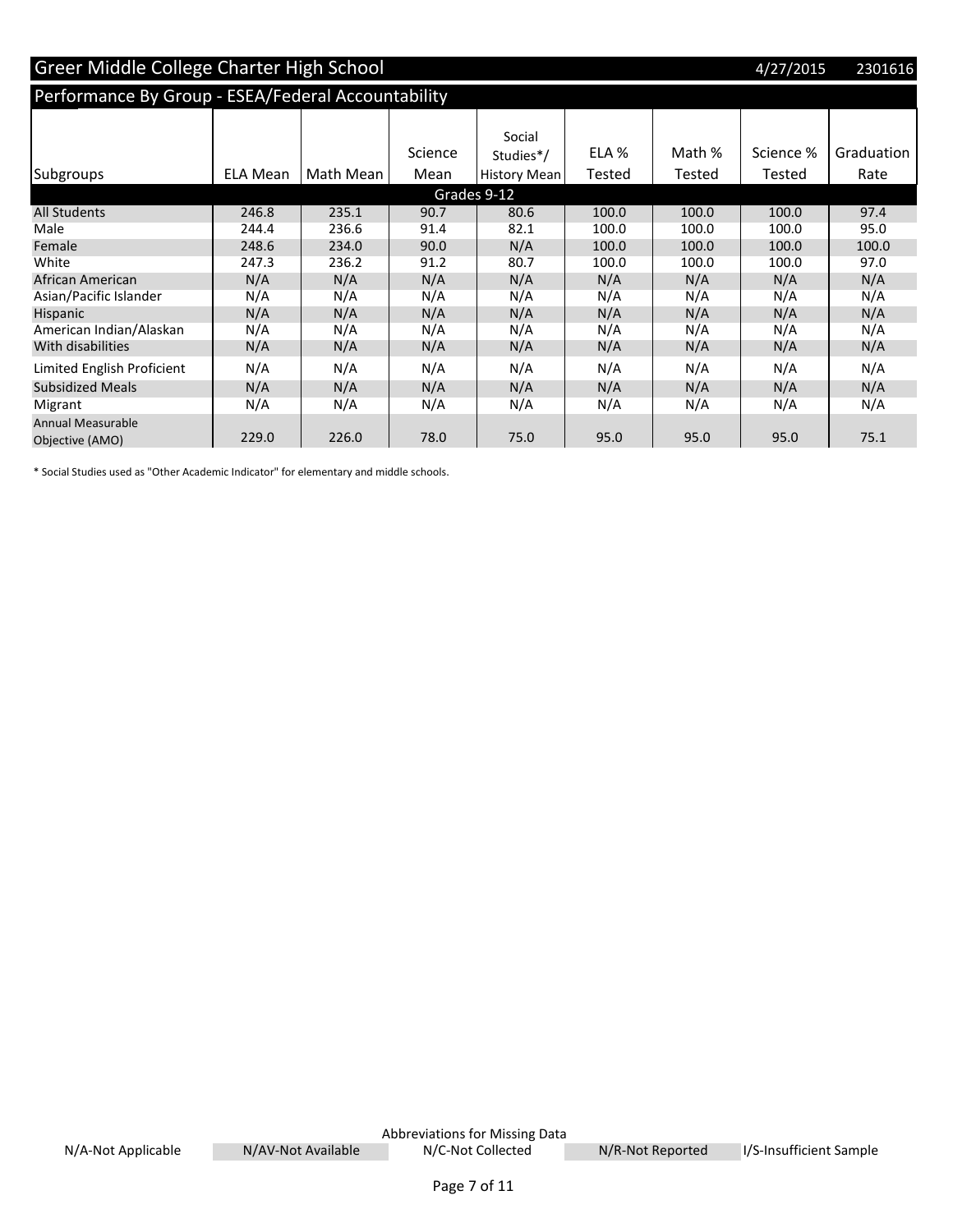|          | Greer Middle College Charter High School |                |                       |                  |                                       | 4/27/2015                             | 2301616       |
|----------|------------------------------------------|----------------|-----------------------|------------------|---------------------------------------|---------------------------------------|---------------|
|          | Two-Year High School Grades Trend Data   |                |                       |                  |                                       |                                       |               |
|          | Grade                                    |                | <b>HSAP ELA</b>       |                  |                                       | <b>HSAP Math</b>                      |               |
|          |                                          | N              | Mean                  | % Tested         | N                                     | Mean                                  | % Tested      |
|          | 9                                        | $\mathbf{1}$   | 1/S                   | $\sqrt{S}$       | $\mathbf{1}$                          | 1/S                                   | 1/S           |
|          | 10                                       | 110            | 245.4                 | 100.0            | 110                                   | 236.4                                 | 100.0         |
|          | 11                                       | 0              | I/S                   | I/S              | 0                                     | I/S                                   | I/S           |
|          | 12                                       | 0              | I/S                   | I/S              | $\mathbf{0}$                          | I/S                                   | I/S           |
| 3<br>201 |                                          |                | End-of-Course Science |                  | End-of-Course Social Studies*/History |                                       |               |
|          |                                          | N              | Mean                  | % Tested         | N                                     | Mean                                  | % Tested      |
|          | 9                                        | 1/S            | N/A                   | 100.0            | 0                                     | $\frac{1}{5}$                         | 1/S           |
|          | 10                                       | 97             | 88.0                  | 100.0            | 9                                     | I/S                                   | 100.0         |
|          | 11                                       | 3              | I/S                   | 100.0            | 59                                    | 77.7                                  | 100.0         |
|          | 12                                       | $\mathbf{1}$   | I/S                   | 100.0            | $\mathbf{0}$                          | I/S                                   | I/S           |
|          |                                          |                |                       |                  |                                       |                                       |               |
|          | Grade                                    |                | <b>HSAP ELA</b>       |                  |                                       | <b>HSAP Math</b>                      |               |
|          |                                          | N              | Mean                  | % Tested         | N                                     | Mean                                  | % Tested      |
|          | 9                                        | $\mathbf{1}$   | $\sqrt{S}$            | $\overline{1/S}$ | $\mathbf{1}$                          | $\overline{1/S}$                      | I/S           |
|          | 10                                       | 100            | 247.0                 | 100.0            | 100                                   | 235.2                                 | 100.0         |
|          | 11                                       | 0              | I/S                   | I/S              | 0                                     | I/S                                   | I/S           |
|          | 12                                       | 0              | I/S                   | I/S              | $\mathbf{0}$                          | I/S                                   | I/S           |
| 2014     |                                          |                | End-of-Course Science |                  |                                       | End-of-Course Social Studies*/History |               |
|          |                                          | N              | Mean                  | % Tested         | N                                     | Mean                                  | % Tested      |
|          | 9                                        | $\overline{7}$ | $\sqrt{S}$            | 100.0            | 0                                     | $\frac{1}{5}$                         | $\frac{1}{5}$ |
|          | 10                                       | 90             | 91.4                  | 100.0            | $\mathbf{1}$                          | I/S                                   | 100.0         |
|          | 11                                       | 3              | I/S                   | 100.0            | 53                                    | 80.3                                  | 100.0         |
|          | 12                                       | 0              | I/S                   | I/S              | 0                                     | I/S                                   | I/S           |

NOTE: ELA and Math N-counts are based on number of students. Science and History N-counts are based on number of End-of-Course Biology 1 and US History and the Constitution tests administered. Results include the SC-ALT test.

\* Social Studies used as "Other Academic Indicator" for elementary and middle schools.

|                    |                    | Abbreviations for Missing Data |                  |                         |
|--------------------|--------------------|--------------------------------|------------------|-------------------------|
| N/A-Not Applicable | N/AV-Not Available | N/C-Not Collected              | N/R-Not Reported | I/S-Insufficient Sample |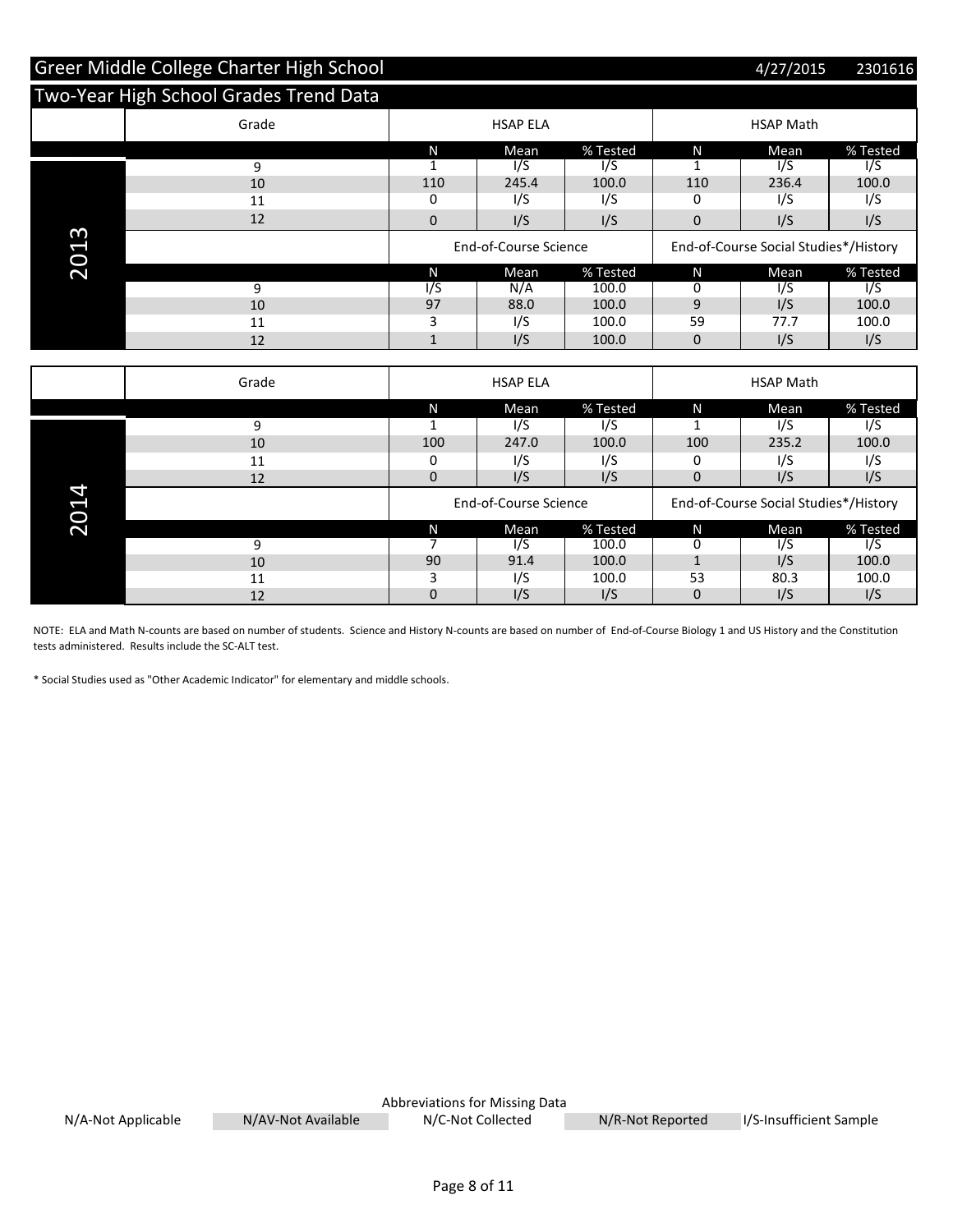| Performance by Group - ESEA/Federal Accountability (District) |                 |           |         |                      |        |        | 4/27/2015     | 2301616    |
|---------------------------------------------------------------|-----------------|-----------|---------|----------------------|--------|--------|---------------|------------|
|                                                               |                 |           |         |                      |        |        |               |            |
|                                                               |                 |           |         |                      |        |        |               |            |
|                                                               |                 |           | Science | Soc Studies*/        | ELA %  | Math % | Science %     | Graduation |
| Subgroups                                                     | <b>ELA Mean</b> | Math Mean | Mean    | <b>History Mean</b>  | Tested | Tested | <b>Tested</b> | Rate       |
|                                                               |                 |           |         | Grades 3 - 5         |        |        |               |            |
| <b>All Students</b>                                           | 653.2           | 656.8     | 635.5   | 654.3                | 100.0  | 100.0  | 99.9          | N/A        |
| Male                                                          | 648.2           | 656.6     | 636.6   | 655.4                | 100.0  | 100.0  | 99.9          | N/A        |
| Female                                                        | 658.6           | 657.0     | 634.3   | 653.2                | 100.0  | 100.0  | 99.9          | N/A        |
| White                                                         | 667.1           | 672.0     | 650.8   | 665.7                | 100.0  | 100.0  | 99.9          | N/A        |
| African American                                              | 627.0           | 624.4     | 607.2   | 631.6                | 100.0  | 100.0  | 99.9          | N/A        |
| Asian/Pacific Islander                                        | 682.1           | 699.7     | 661.2   | 682.9                | 100.0  | 100.0  | 100.0         | N/A        |
| Hispanic                                                      | 635.0           | 640.4     | 616.0   | 640.4                | 100.0  | 100.0  | 100.0         | N/A        |
| American Indian/Alaskan                                       | 658.7           | 663.3     | 638.6   | 662.8                | 100.0  | 100.0  | 100.0         | N/A        |
| <b>With Disabilities</b>                                      | 605.9           | 602.3     | 592.0   | 615.3                | 99.9   | 99.9   | 99.8          | N/A        |
| Limited English Proficient                                    | 638.0           | 648.1     | 620.5   | 642.9                | 100.0  | 100.0  | 100.0         | N/A        |
| <b>Subsidized Meals</b>                                       | 632.4           | 632.1     | 614.4   | 634.8                | 100.0  | 100.0  | 99.9          | N/A        |
| Migrant                                                       | N/A             | N/A       | N/A     | N/A                  | N/A    | N/A    | N/A           | N/A        |
| <b>Annual Measurable</b>                                      | 640.0           | 640.0     | 640.0   | 640.0                | 95.0   | 95.0   | 95.0          | N/A        |
| Objective (AMO)                                               |                 |           |         |                      |        |        |               |            |
|                                                               |                 |           |         | Grades 6 - 8         |        |        |               |            |
| <b>All Students</b>                                           | 634.8           | 639.1     | 642.2   | 645.5                | 99.9   | 100.0  | 99.9          | N/A        |
| Male                                                          | 627.4           | 637.8     | 642.8   | 648.2                | 99.9   | 100.0  | 99.8          | N/A        |
| Female                                                        | 642.5           | 640.6     | 641.5   | 642.7                | 100.0  | 100.0  | 99.9          | N/A        |
| White                                                         | 649.3           | 653.0     | 658.7   | 658.8                | 100.0  | 100.0  | 99.9          | N/A        |
| African American                                              | 607.1           | 609.2     | 609.1   | 618.1                | 99.9   | 99.9   | 99.8          | N/A        |
| Asian/Pacific Islander                                        | 664.5           | 687.8     | 680.0   | 682.8                | 100.0  | 100.0  | 100.0         | N/A        |
| Hispanic                                                      | 615.9           | 623.3     | 623.3   | 629.6                | 100.0  | 100.0  | 99.9          | N/A        |
| American Indian/Alaskan                                       | 641.9           | 643.7     | 645.0   | 657.3                | 100.0  | 100.0  | 100.0         | N/A        |
| <b>With Disabilities</b>                                      | 576.3           | 584.3     | 585.8   | 593.5                | 99.8   | 99.8   | 99.7          | N/A        |
| Limited English Proficient                                    | 615.6           | 626.9     | 624.2   | 632.1                | 99.9   | 100.0  | 99.9          | N/A        |
| <b>Subsidized Meals</b>                                       | 612.4           | 616.2     | 617.8   | 622.9                | 99.9   | 99.9   | 99.8          | N/A        |
| Migrant                                                       | N/A             | N/A       | N/A     | N/A                  | N/A    | N/A    | N/A           | N/A        |
| <b>Annual Measurable</b>                                      | 632.0           | 632.0     | 632.0   | 632.0                | 95.0   | 95.0   | 95.0          | N/A        |
| Objective (AMO)                                               |                 |           |         |                      |        |        |               |            |
|                                                               |                 |           |         | <b>Grades 9 - 12</b> |        |        |               |            |
| <b>All Students</b>                                           | 233.8           | 226.3     | 84.8    | 78.0                 | 99.7   | 99.6   | 100.0         | 82.5       |
| Male                                                          | 229.9           | 226.4     | 85.0    | 78.9                 | 99.6   | 99.4   | 100.0         | 78.6       |
| Female                                                        | 237.8           | 226.2     | 84.5    | 77.1                 | 99.7   | 99.8   | 100.0         | 86.7       |
| White                                                         | 239.4           | 233.0     | 88.2    | 80.6                 | 99.7   | 99.7   | 100.0         | 86.5       |
| African American                                              | 221.9           | 210.7     | 77.4    | 72.3                 | 99.6   | 99.4   | 100.0         | 74.1       |
| Asian/Pacific Islander                                        | 245.0           | 249.9     | 91.3    | 83.5                 | 100.0  | 100.0  | 100.0         | 93.2       |
| Hispanic                                                      | 226.4           | 218.8     | 79.5    | 73.7                 | 99.7   | 99.8   | 100.0         | 77.3       |
| American Indian/Alaskan                                       | N/A             | N/A       | N/A     | N/A                  | N/A    | N/A    | N/A           | 84.6       |
| <b>With Disabilities</b>                                      | 205.9           | 197.1     | 71.8    | 69.4                 | 99.1   | 98.5   | 100.0         | 43.1       |
| <b>Limited English Proficient</b>                             | 219.9           | 213.5     | 77.0    | 71.4                 | 99.8   | 100.0  | 100.0         | 70.5       |
| <b>Subsidized Meals</b>                                       | 222.8           | 213.5     | 78.6    | 72.9                 | 99.4   | 99.4   | 100.0         | 70.8       |
| Migrant                                                       | N/A             | N/A       | N/A     | N/A                  | N/A    | N/A    | N/A           | N/A        |
| <b>Annual Measurable</b>                                      | 229.0           | 226.0     | 78.0    | 75.0                 | 95.0   | 95.0   | 95.0          | 75.1       |
| Objective (AMO)                                               |                 |           |         |                      |        |        |               |            |

\* Social Studies used as "Other Academic Indicator" for elementary and middle schools.

Abbreviations for Missing Data N/A-Not Applicable N/AV-Not Available N/C-Not Collected N/R-Not Reported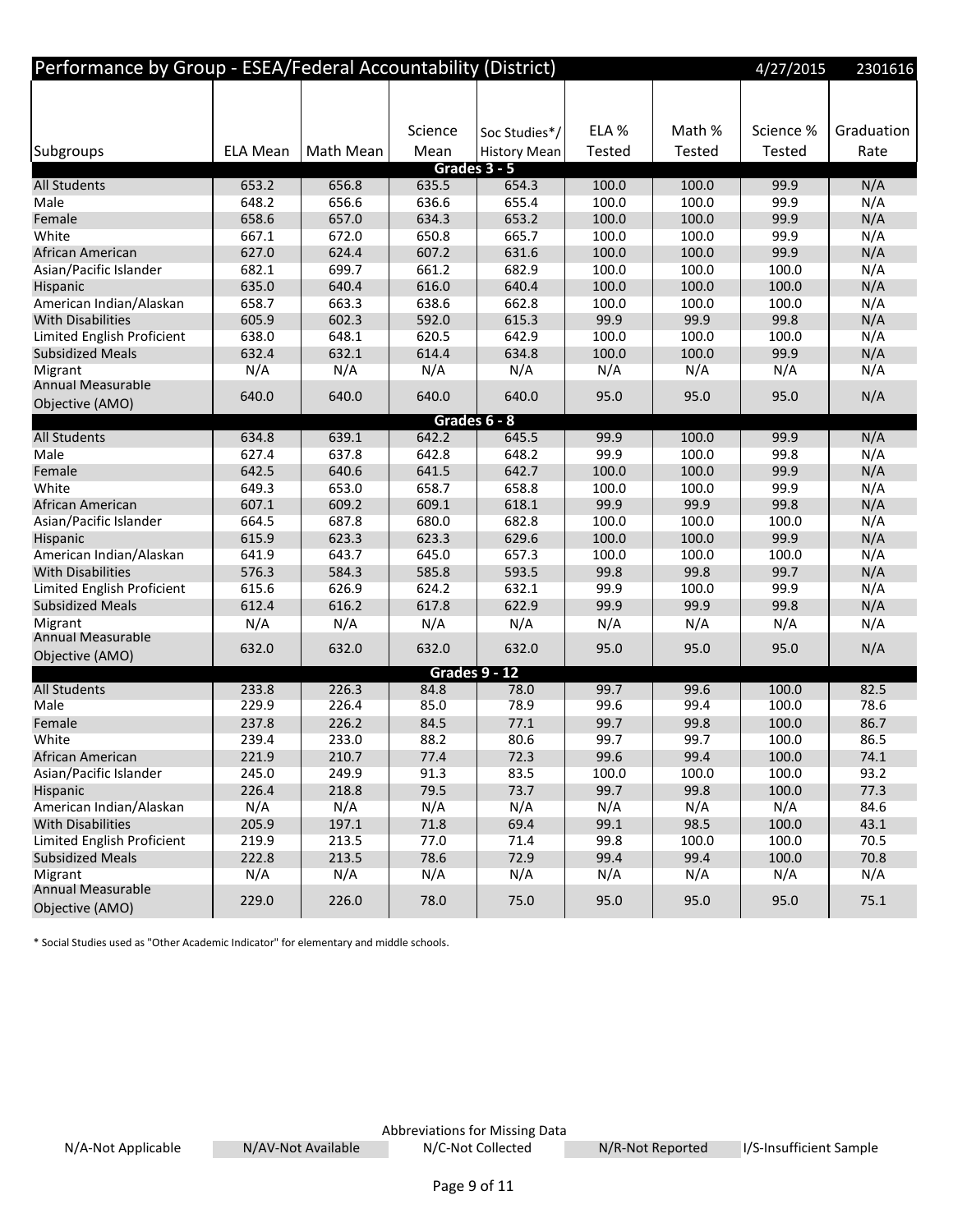| Performance by Group - ESEA/Federal Accountability (State) |                 |           |         |                     |               |        | 4/27/2015     | 2301616    |
|------------------------------------------------------------|-----------------|-----------|---------|---------------------|---------------|--------|---------------|------------|
|                                                            |                 |           |         |                     |               |        |               |            |
|                                                            |                 |           | Science | Soc Studies*/       | ELA %         | Math % | Science %     | Graduation |
| Subgroups                                                  | <b>ELA Mean</b> | Math Mean | Mean    | <b>History Mean</b> | <b>Tested</b> | Tested | <b>Tested</b> | Rate       |
|                                                            |                 |           |         | Grades 3 - 5        |               |        |               |            |
| <b>All Students</b>                                        | 643.8           | 644.3     | 626.4   | 645.0               | 99.7          | 99.8   | 99.8          | N/A        |
| Male                                                       | 638.9           | 643.9     | 627.0   | 646.5               | 99.7          | 99.8   | 99.8          | N/A        |
| Female                                                     | 649.0           | 644.6     | 625.8   | 643.4               | 99.8          | 99.9   | 99.8          | N/A        |
| White                                                      | 659.5           | 662.7     | 644.4   | 659.5               | 99.8          | 99.9   | 99.8          | N/A        |
| African American                                           | 622.3           | 617.3     | 601.2   | 624.1               | 99.7          | 99.8   | 99.7          | N/A        |
| Asian/Pacific Islander                                     | 669.9           | 686.6     | 655.9   | 673.4               | 99.9          | 100.0  | 99.8          | N/A        |
| Hispanic                                                   | 631.7           | 634.6     | 614.5   | 636.5               | 99.7          | 99.9   | 99.9          | N/A        |
| American Indian/Alaskan                                    | 642.1           | 640.4     | 627.1   | 641.8               | 99.7          | 99.9   | 99.5          | N/A        |
| <b>With Disabilities</b>                                   | 599.3           | 596.5     | 587.6   | 609.2               | 98.9          | 99.5   | 99.5          | N/A        |
| Limited English Proficient                                 | 631.2           | 638.6     | 615.0   | 638.1               | 99.7          | 99.9   | 99.9          | N/A        |
| <b>Subsidized Meals</b>                                    | 627.7           | 625.2     | 609.4   | 628.7               | 99.7          | 99.8   | 99.7          | N/A        |
| Migrant                                                    | 608.2           | 615.1     | 590.4   | 623.4               | 100.0         | 100.0  | 100.0         | N/A        |
| <b>Annual Measurable</b><br>Objective (AMO)                | 640.0           | 640.0     | 640.0   | 640.0               | 95.0          | 95.0   | 95.0          | N/A        |
|                                                            |                 |           |         | Grades 6 - 8        |               |        |               |            |
| <b>All Students</b>                                        | 627.8           | 632.2     | 634.7   | 637.4               | 99.7          | 99.7   | 99.7          | N/A        |
| Male                                                       | 620.6           | 630.1     | 634.4   | 639.8               | 99.7          | 99.7   | 99.6          | N/A        |
| Female                                                     | 635.4           | 634.3     | 635.0   | 634.9               | 99.8          | 99.8   | 99.7          | N/A        |
| White                                                      | 644.3           | 647.7     | 652.3   | 652.3               | 99.8          | 99.8   | 99.7          | N/A        |
| African American                                           | 604.3           | 608.5     | 608.9   | 615.2               | 99.7          | 99.7   | 99.6          | N/A        |
| Asian/Pacific Islander                                     | 658.5           | 680.2     | 673.0   | 677.3               | 99.9          | 99.9   | 99.9          | N/A        |
| Hispanic                                                   | 617.3           | 625.4     | 625.0   | 630.5               | 99.7          | 99.7   | 99.7          | N/A        |
| American Indian/Alaskan                                    | 629.4           | 631.2     | 637.2   | 638.3               | 99.9          | 99.8   | 99.7          | N/A        |
| <b>With Disabilities</b>                                   | 574.5           | 584.3     | 584.9   | 592.8               | 99.4          | 99.4   | 99.2          | N/A        |
| Limited English Proficient                                 | 612.5           | 625.8     | 622.5   | 629.8               | 99.6          | 99.7   | 99.8          | N/A        |
| <b>Subsidized Meals</b>                                    | 610.0           | 614.6     | 616.3   | 619.9               | 99.7          | 99.7   | 99.6          | N/A        |
| Migrant                                                    | 586.4           | 606.8     | 600.8   | 607.7               | 98.2          | 98.2   | 100.0         | N/A        |
| Annual Measurable                                          | 632.0           | 632.0     | 632.0   | 632.0               | 95.0          | 95.0   | 95.0          | N/A        |
| Objective (AMO)                                            |                 |           |         | Grades 9 - 12       |               |        |               |            |
| <b>All Students</b>                                        | 229.3           | 222.6     | 81.8    | 74.9                | 98.7          | 98.7   | 100.0         | 80.0       |
| Male                                                       | 225.6           | 222.4     | 81.8    | 75.9                | 98.3          | 98.3   | 100.0         | 75.7       |
| Female                                                     | 233.2           | 222.9     | 81.9    | 74.0                | 99.2          | 99.1   | 100.0         | 84.5       |
| White                                                      | 235.9           | 230.8     | 86.1    | 78.1                | 99.0          | 98.9   | 100.0         | 82.8       |
| African American                                           | 219.6           | 209.6     | 75.2    | 69.9                | 98.3          | 98.3   | 100.0         | 76.0       |
| Asian/Pacific Islander                                     | 240.2           | 245.8     | 89.4    | 80.3                | 99.3          | 99.3   | 100.0         | 88.0       |
| Hispanic                                                   | 225.1           | 219.4     | 79.5    | 73.5                | 98.9          | 99.0   | 100.0         | 76.9       |
| American Indian/Alaskan                                    | 228.8           | 220.3     | 81.9    | 77.2                | 98.9          | 99.3   | 100.0         | 74.3       |
| <b>With Disabilities</b>                                   | 204.3           | 196.5     | 68.4    | 66.2                | 96.6          | 96.5   | 100.0         | 43.2       |
| Limited English Proficient                                 | 218.0           | 214.7     | 76.6    | 71.3                | 99.3          | 99.3   | 100.0         | 73.4       |
| <b>Subsidized Meals</b>                                    | 221.1           | 212.6     | 76.8    | 70.8                | 98.3          | 98.2   | 100.0         | 72.5       |
| Migrant                                                    | N/A             | N/A       | N/A     | N/A                 | N/A           | N/A    | N/A           | 61.5       |
| Annual Measurable                                          |                 |           |         |                     |               |        |               |            |
| Objective (AMO)                                            | 229.0           | 226.0     | 78.0    | 75.0                | 95.0          | 95.0   | 95.0          | 75.1       |

\* Social Studies used as "Other Academic Indicator" for elementary and middle schools.

Abbreviations for Missing Data N/A-Not Applicable M/AV-Not Available N/C-Not Collected N/R-Not Reported